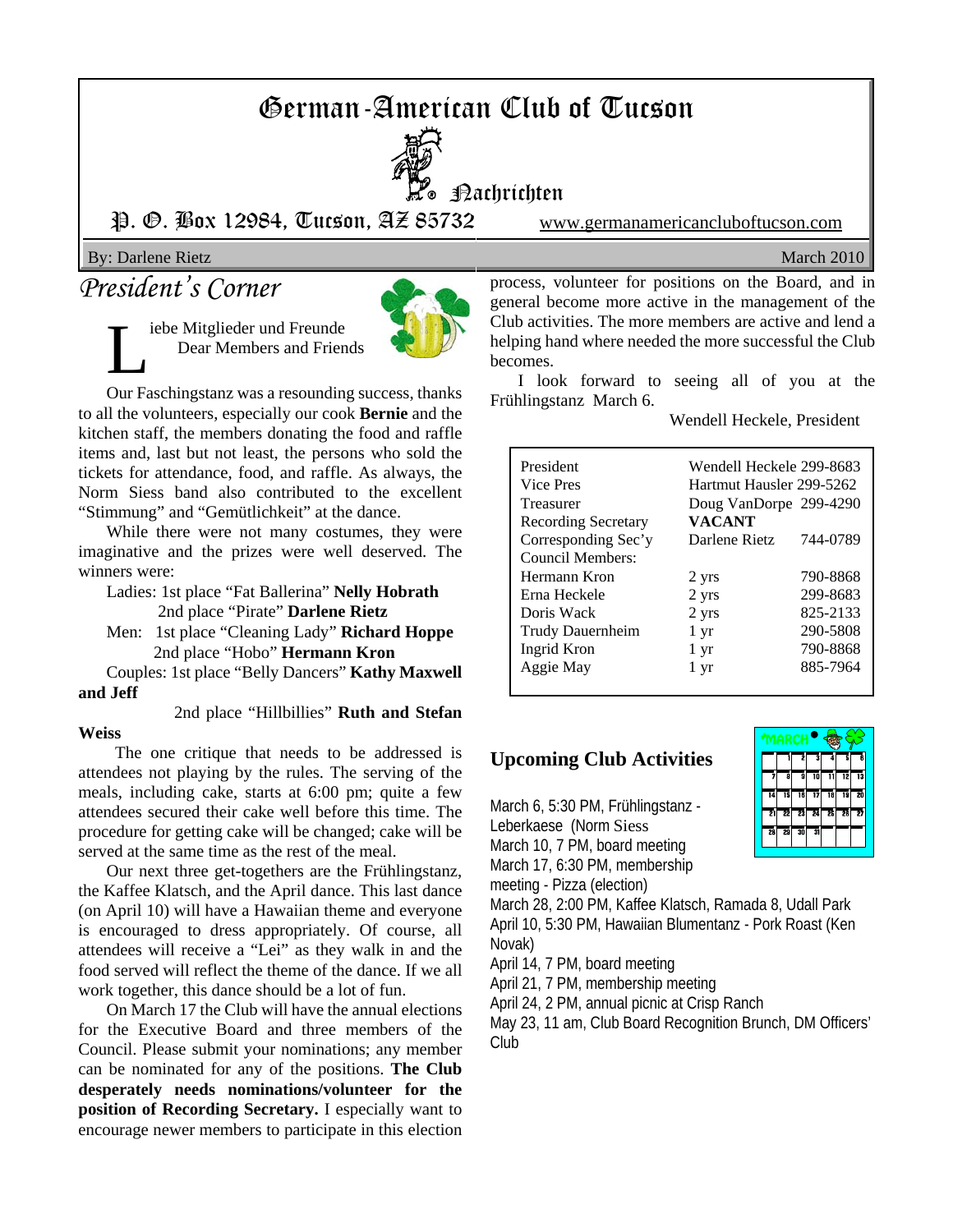### 2 By: Darlene Rietz March 2010

Happy birthday to members celebrating a birthday in **March**

| Vernon Gorter      | 02 |
|--------------------|----|
| Lucille Webb       | 02 |
| Regina Crisp       | 09 |
| Elfriede Bicknell  | 11 |
| Monika Hueppe      | 12 |
| Inge Lesko         | 13 |
| Lydia Hopson       | 16 |
| Albert Hartley     | 17 |
| Joseph Ortenreiter | 18 |
| Lou Weidman        | 18 |
| Sieglinde Bolus    | 19 |
| Darlene Rietz      | 19 |
| Trudy Kocher       | 21 |
| Olga Streyar       | 23 |
| Doris Wack         | 23 |
| Irene Cable        | 26 |
| Brigitte Kaeser    | 27 |
| Bill Wilkinson     | 30 |
| Ted Anderson       | 31 |
| Robert Wedemeyer   | 31 |
| Carmen Werth       | 31 |

### Blumentanz

Our Blumentanz will be on April 10 at the FOP at 3445 North Dodge Blvd. Food will be served by club members at 5:30 for only \$6.00 per plate. It will be a Hawaiian theme



with food in that theme. Please call Jean Brett before April 5 at 546-6663 for food reservations. Ken Novak will be playing from 7:00 to 10:00 pm. Doors open at 5:30 pm. The entrance fee for paid up members will be \$6.00; non-paid up members and guests will pay \$8.00. This will be our last dance until Oktoberfest so let's all come and have a great time. See the attached flyer for further details.



Our annual picnic at Tom and Gina Crisp's home at 4231 South Pauline Lane is Saturday, April 24. If you need directions, please call

Tom or Gina at 885-6833. We will be serving steak and brats. Please bring a dish to share, your own table service, silverware and chairs, as well as a table if you have one. Drinks will be furnished by the club. Attendance is free for members and children of members, but guests over 12 will pay a nominal fee of \$10.00. Guest children under age 6 will be free and from age 6-12 will pay \$5.00. We need to know how many steaks to buy so please call Jean at 546-6663 by April 19 or a sign-up sheet will be circulated at the membership meeting on March 17 so we know how many members and guests are attending.



We are so happy to welcome 3 new members who joined the club at our Faschings dance. They are **Margaret (Toni) Keck, Carmen and Harlan**

**Werth. Connie Siepker** joined at the end of February.



Sincere condolences to **Richard Hoppe** and **Stefan Weiss** on the untimely death of Dick's beloved daughter and Stefan's wife **Ruth**

**Hoppe Weiss,** who passed away on Thursday, February 25. Arrangements are pending. May she rest in peace.

### Member News



We have heard **Arlie Kahl** is in St. Joseph's Hospital being treated by a pulmonary and cardiac physician.

Also, **Anna Graves** is recovering from a heart attack and **Frank Hastings** will be undergoing heart surgery on March 1. Best wishes for a speedy recovery to these members.



The club will recognize the members who serve on the board by hosting an appreciation brunch at DM Officers' Club on Sunday, May 23, at 11 am. Other members may also attend at a cost of \$18.85 per person including gratuity. If you wish to

attend, you must mail your check payable to Trudy Dauernheim, 9600 E. Irene St., Tucson, AZ 85730-3006 so